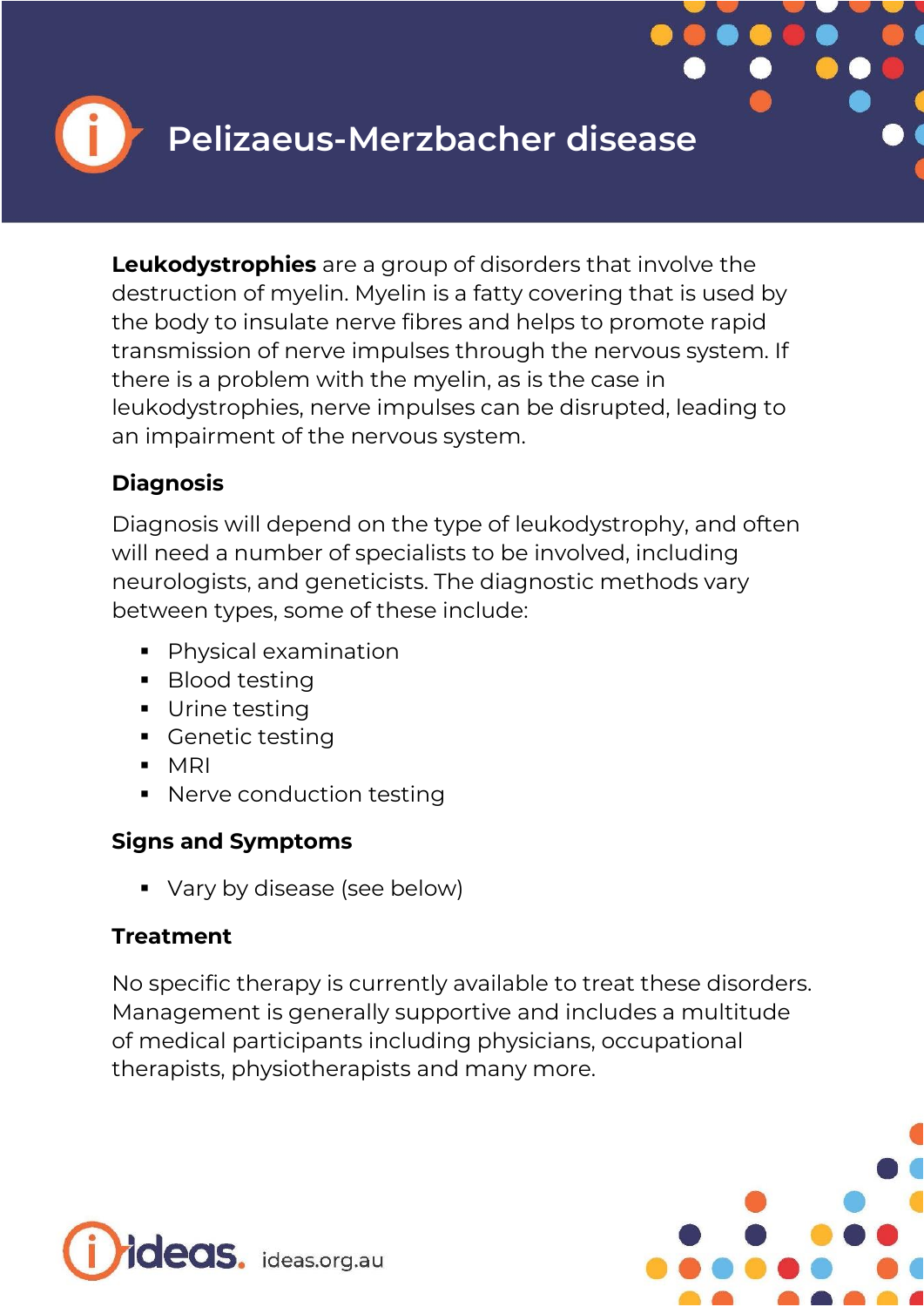# **A type specific to section 24 of the NDIS Act**

Pelizaeus-Merzbacher disease is an inherited condition involving the nervous system. It is divided into two forms classic and connatal (present from birth).

Pelizaeus-Merzbacher disease is caused by a mutation in the PLP1 gene which is responsible for making proteolipid protein 1 and another protein called DM20.

Both these proteins are found within the cell membrane of the nerve cells, and both these proteins are found within the cell membrane of the nerve cells, and make up the majority of myelin.

In Pelizaeus-Merzbacher disease the accumulation of excess protein leads to swelling and breakdown of nerve fibres.

### **Frequency**

The prevalence of Pelizaeus-Merzbacher disease is approximately 1 case in 200,000 to 500,000. The condition affects mainly males, and rarely females.

### **Signs and symptoms**

- **•** Difficulty with feeding
- **Poor weight gain**
- **Developmental delay**
- High-pitched breathing (stridor)
- **Nystagmus**
- **Progressive speech difficulty**
- **Problems with balance (ataxia)**
- Weak muscles (hypotonia)
- **Seizures**
- Contractures that affect movement (people with Pelizaeus-Merzbacher disease connatal form are never able to walk)